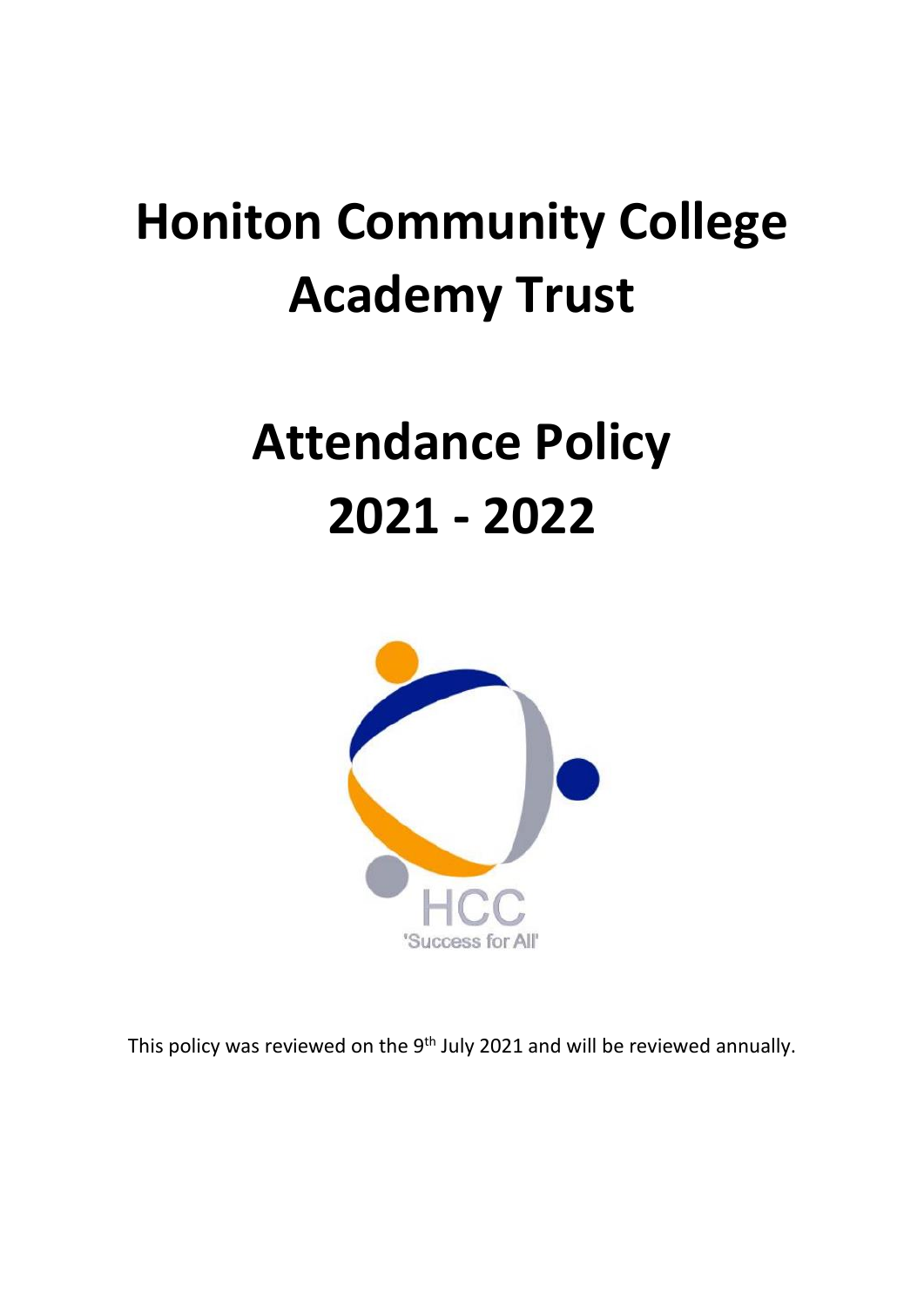#### **ATTENDANCE AND PUNCTUALITY**:

We believe that our students should strive to achieve excellent records in both attendance and punctuality because in doing so they will;

- Maximise their 'learning time'
- Have the best chance of success in national examinations
- Prepare themselves for life after College

Attendance and punctuality is monitored on a daily basis by Heads of Pastoral and the Attendance Officer in partnership with the Education Welfare Officer.

The table below is adapted from data collated by the Department for Education and illustrates the percentage of students that achieved 5 or more A\*-C grades in their GCSE's including English and mathematics. Absence is clearly not the only factor affecting a student's attainment, but these findings can act as a guide.

| <b>Number of Students</b> | <b>Attendance %</b> | Percentage of students that achieved 5 or more<br>A*- C Including English & Mathematics |
|---------------------------|---------------------|-----------------------------------------------------------------------------------------|
| 14,990                    | 100 %               | 81.7%                                                                                   |
| 298,220                   | 100-95 %            | 73.5 %                                                                                  |
| 130,850                   | 95-90 %             | 56.8%                                                                                   |
| 46,845                    | 90-85 %             | 41.0%                                                                                   |
| 18,185                    | 85-80%              | 28.9%                                                                                   |

Table illustrating information from a DfE study published in 2015 **[https://www.gov.uk/government/uploads/system/uploads/attachment\\_data/file/41263](https://www.gov.uk/government/uploads/system/uploads/attachment_data/file/412638/The_link_between_absence)  [8/The\\_link\\_between\\_absence](https://www.gov.uk/government/uploads/system/uploads/attachment_data/file/412638/The_link_between_absence)**

#### **WHAT TO DO IF YOUR CHILD IS ABSENT FROM COLLEGE:**

Please telephone the College, 01404 42283 before 8.30 on every day of absence or lateness. Absence messages are taken by our Attendance Officer. If you have to leave an answerphone message please confirm your child's full name, tutor group and reasons for absence. If an absence is not reported, the absence will be recorded as unauthorised.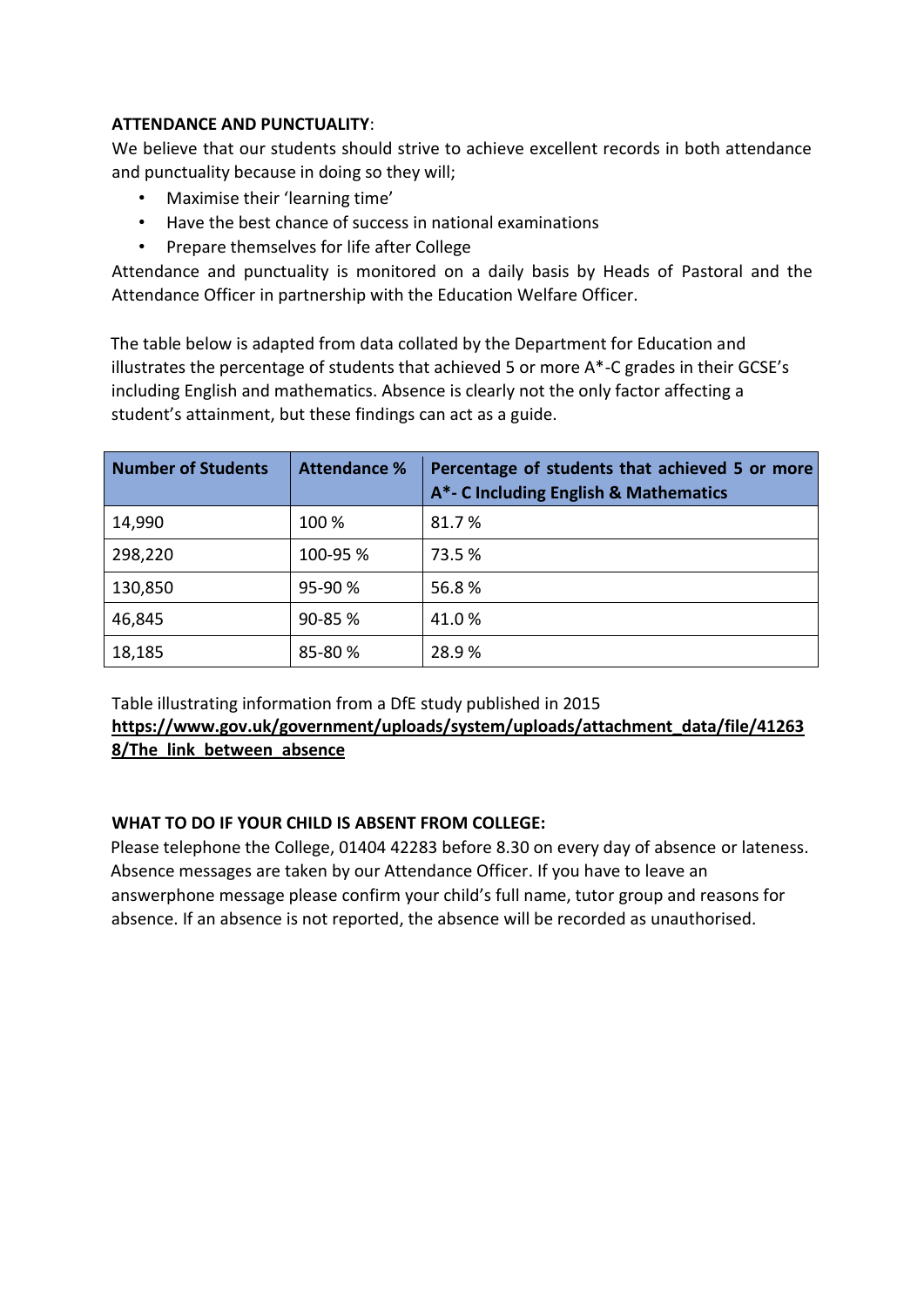#### **ATTENDANCE:**

- The College target for attendance is 96%
- Parents / Carers are responsible in law for ensuring that children of compulsory school age receive full-time education. Failure to do so could result in a fine or prosecution.
- The College will do everything we can to support the child and family in order to improve their attendance and to provide an education.
- Where there is cause for concern, parents will be contacted by the College. In some cases an Education Welfare Officer may also make contact.
- Parents / Carers do not have the right to take children on holiday in term time. Leave of absence will only be granted in exceptional circumstances and on an individual case by-case basis.
- This must be done in advance and by completing an absence request form (available from the [college website\)](https://359d2952-cb6b-4a9f-9cb5-ea52830aa703.filesusr.com/ugd/a2c6f4_a79384aed9a544e981f9773f780b42f4.pdf).
- If the holiday absence is 5 days or longer and the request has been turned down by the college then a penalty notice *will* be issued.

| Unavoidable absence from College will be                                                                                                                                                                                                                                                                                                                                          | Other examples of absence from College that                                                                                                                                                                                                                                                                  |
|-----------------------------------------------------------------------------------------------------------------------------------------------------------------------------------------------------------------------------------------------------------------------------------------------------------------------------------------------------------------------------------|--------------------------------------------------------------------------------------------------------------------------------------------------------------------------------------------------------------------------------------------------------------------------------------------------------------|
| authorised if it is for the following reasons:                                                                                                                                                                                                                                                                                                                                    | will not be authorised:                                                                                                                                                                                                                                                                                      |
| Genuine illness<br>Unavoidable medical / dental<br>$\bullet$<br>appointments – AM or PM not both (try<br>to make these after school if possible)<br>Days of religious observance<br>$\bullet$<br>Seeing a parent who is on leave from<br>٠<br>the armed forces<br>External examinations<br>$\bullet$<br>When Traveller children go on the road<br>$\bullet$<br>with their parents | Any type of shopping<br>$\bullet$<br>Looking after siblings or unwell parents<br>٠<br>Minding the house<br>٠<br><b>Birthdays</b><br>$\bullet$<br>Resting after a late night<br>$\bullet$<br>Relatives visiting or visiting relatives<br>Full days off following Duke of Edinburgh<br>$\bullet$<br>/ Ten Tors |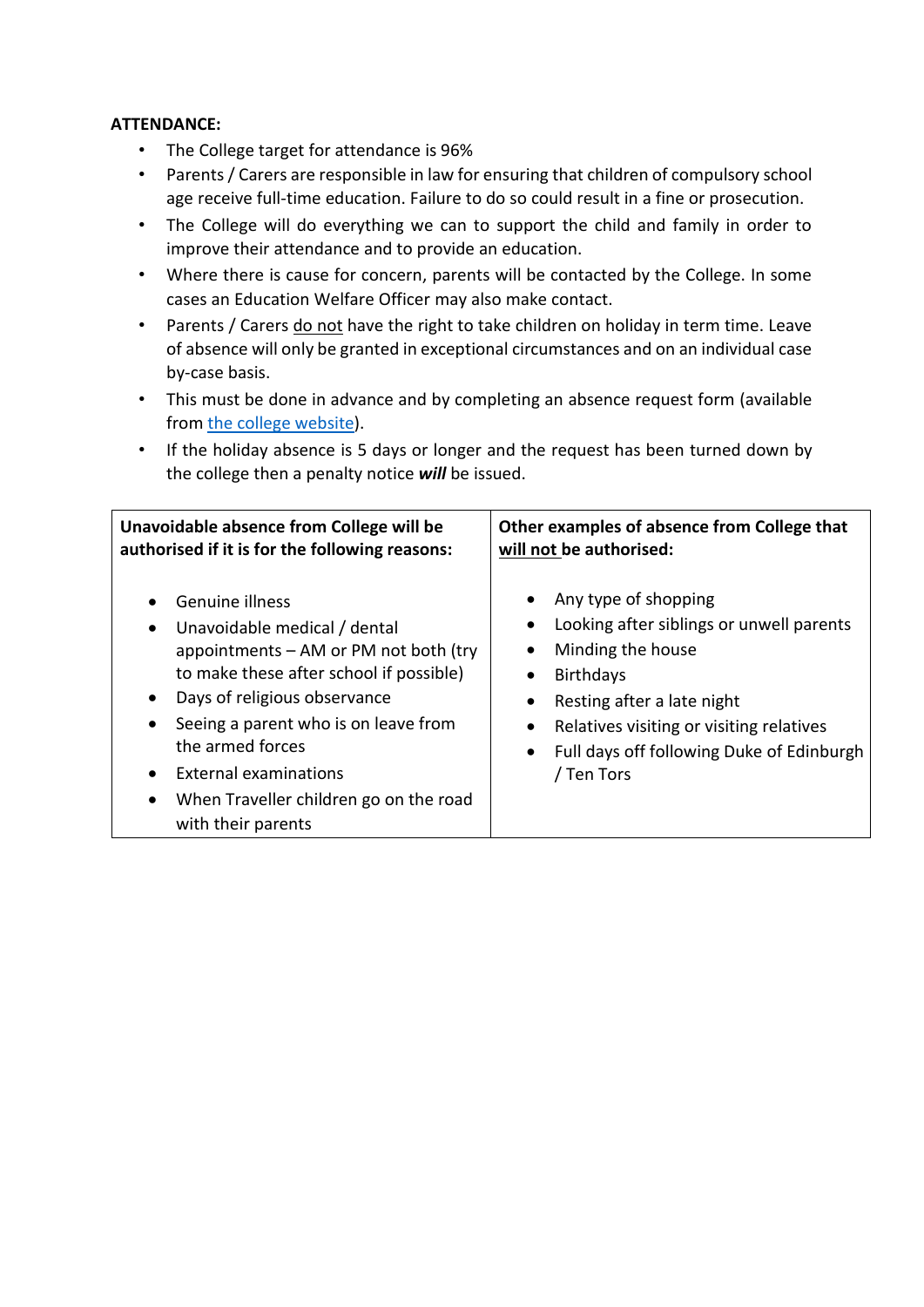#### **COLLEGE'S RESPONSE TO ABSENCE:**

The Stepped Response to Absence table below has been created in partnership with the Educational Welfare Service and is based on similar models in local secondary schools. It has been created to apply a consistent and fair response to attendance and supports the College to fulfil its' legal obligations to provide an education for all students.

| <b>Absence Due To Illness</b>                                      |                                                                                                                                                                                                                                                                          |  |  |
|--------------------------------------------------------------------|--------------------------------------------------------------------------------------------------------------------------------------------------------------------------------------------------------------------------------------------------------------------------|--|--|
| <b>Occurrence</b>                                                  | <b>College Response</b>                                                                                                                                                                                                                                                  |  |  |
| 8 sessions of absence (4 days) recorded over<br>two or more spells | Letter sent highlighting the absences and<br>offering any appropriate support. Email sent<br>notifying Parent / Carer of letter due to<br>arrive.                                                                                                                        |  |  |
| Further absence due to illness (in most<br>cases)                  | Letter sent requesting medical evidence (ie<br>appointment confirmation printout, medical<br>letter or prescribed medication) for any<br>subsequent absences. Invitation to meet with<br>Head of Pastoral. Phone call made by Head of<br>Pastoral or Attendance Officer. |  |  |
| Further absence (without medical evidence)                         | Absence will be recorded as unauthorised.                                                                                                                                                                                                                                |  |  |
| Further absence with evidence                                      | Marked as authorised.                                                                                                                                                                                                                                                    |  |  |
| 6 sessions (3 days) of unauthorised absence                        | Formal Meeting with Head of Pastoral.                                                                                                                                                                                                                                    |  |  |
| 10 sessions (5 days) of unauthorised absence                       | Final Case Work meeting with Education<br>Welfare Officer and Head of Pastoral.                                                                                                                                                                                          |  |  |

#### **Any Other Unauthorised Absence**

| <b>Occurrence</b>                            | <b>College Response</b>                     |  |  |
|----------------------------------------------|---------------------------------------------|--|--|
| 6 sessions (3 days) of unauthorised absence  | Formal Meeting with Head of Pastoral.       |  |  |
| 10 sessions (5 days) of unauthorised absence | Formal legal meeting with Education Welfare |  |  |
|                                              | Officer and Head of Pastoral.               |  |  |

The college will do its' utmost to support your child's attendance in school in order to maximise their progress in lessons. We understand that each child is an individual and every instance of absence has its' own context and therefore there will be occasions when our response does not reflect exactly the processes outlined above. Please contact a Pastoral Support Officer (PSO) or Head of Pastoral if you have any concerns about your child's attendance and we will endeavour to provide all the support that we can.